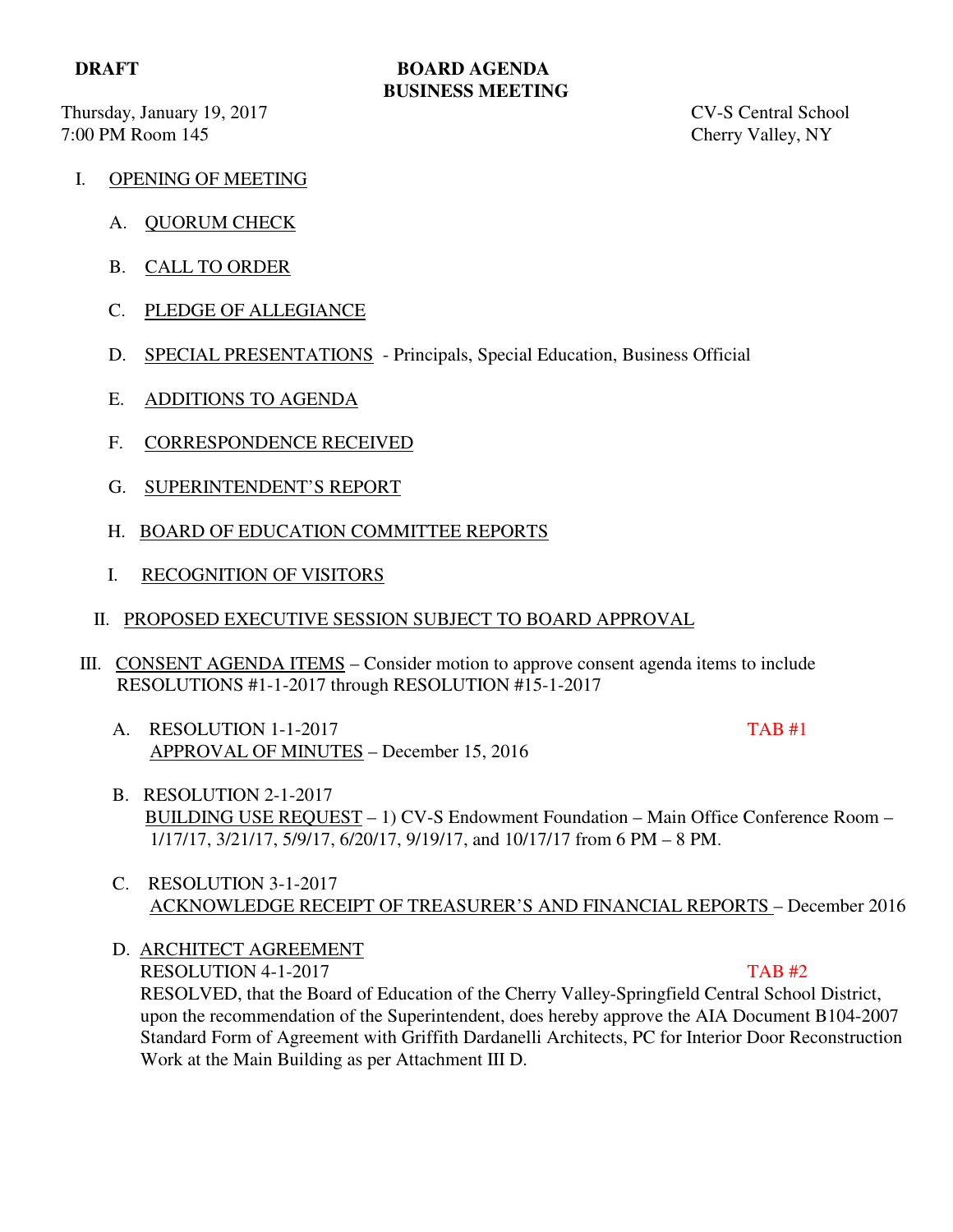## E. ADVERTISE FOR AUDIT SERVICES

## RESOLUTION 5-1-2017

RESOLVED, that the Board of Education of the Cherry Valley-Springfield Central School District does hereby authorize the District Clerk to advertise for bids for audit services.

## F. SPECIAL EDUCATION AGREEMENTS

## RESOLUTION 6-1-2017

 RESOLVED, that the Board of Education of the Cherry Valley-Springfield Central School District, upon the recommendation of the Superintendent, does hereby approve the special education agreements with Cobleskill-Richmondville Central School for the period of September 7, 2016 through June 23, 2017.

# G. SERVICE PROVIDER AGREEMENT

RESOLUTION 7-1-2017 TAB #3 RESOLVED, that the Board of Education of the Cherry Valley-Springfield Central School District, upon the recommendation of the Superintendent, does hereby approve the Agreement from January 10, 2017 through June 30, 2017 with the following Service Provider: Kathy Broten, Speech and Language Therapist, as per Attachment III G.

# H. SERVICE PROVIDER AGREEMENT

## RESOLUTION 8-1-2017 TAB #4

 RESOLVED, that the Board of Education of the Cherry Valley-Springfield Central School District, upon the recommendation of the Superintendent, does hereby approve the Agreement from January 1, 2017 through June 30, 2017 with the following Service Provider: Dr. of Audiology, Kimberly Keane, as per Attachment III H.

## I. PERSONNEL

# RESOLUTION 9-1-2017

 RESOLVED, that the Board of Education of the Cherry Valley-Springfield Central School District does hereby appoint Brandon Haller as a Micro Computer Specialist for a probationary period beginning January 20, 2017 through July 20, 2017.

## RESOLUTION 10-1-2017

 RESOLVED, that the Board of Education of the Cherry Valley-Springfield Central School District, upon the recommendation of the Superintendent, does hereby appoint Bobbie Ann Templin to position as a 1:1 Teacher's Aide effective January 11, 2017 for the 2016-2017 school year or until the position is deemed unnecessary.

## RESOLUTION 11-1-2017

 RESOLVED, that the Board of Education of the Cherry Valley-Springfield Central School District, upon the recommendation of the Superintendent, does hereby appoint Rebecca Brown to position as a Teacher's Aide effective January 20, 2017 for the 2016-2017 school year or until the position is deemed unnecessary.

## RESOLUTION 12-1-2017

 RESOLVED, that the Board of Education of the Cherry Valley-Springfield Central School District, upon the recommendation of the Superintendent, does hereby appoint the following as a Substitute Teacher for the 2016-2017 school year: Edward Watt Palatine Bridge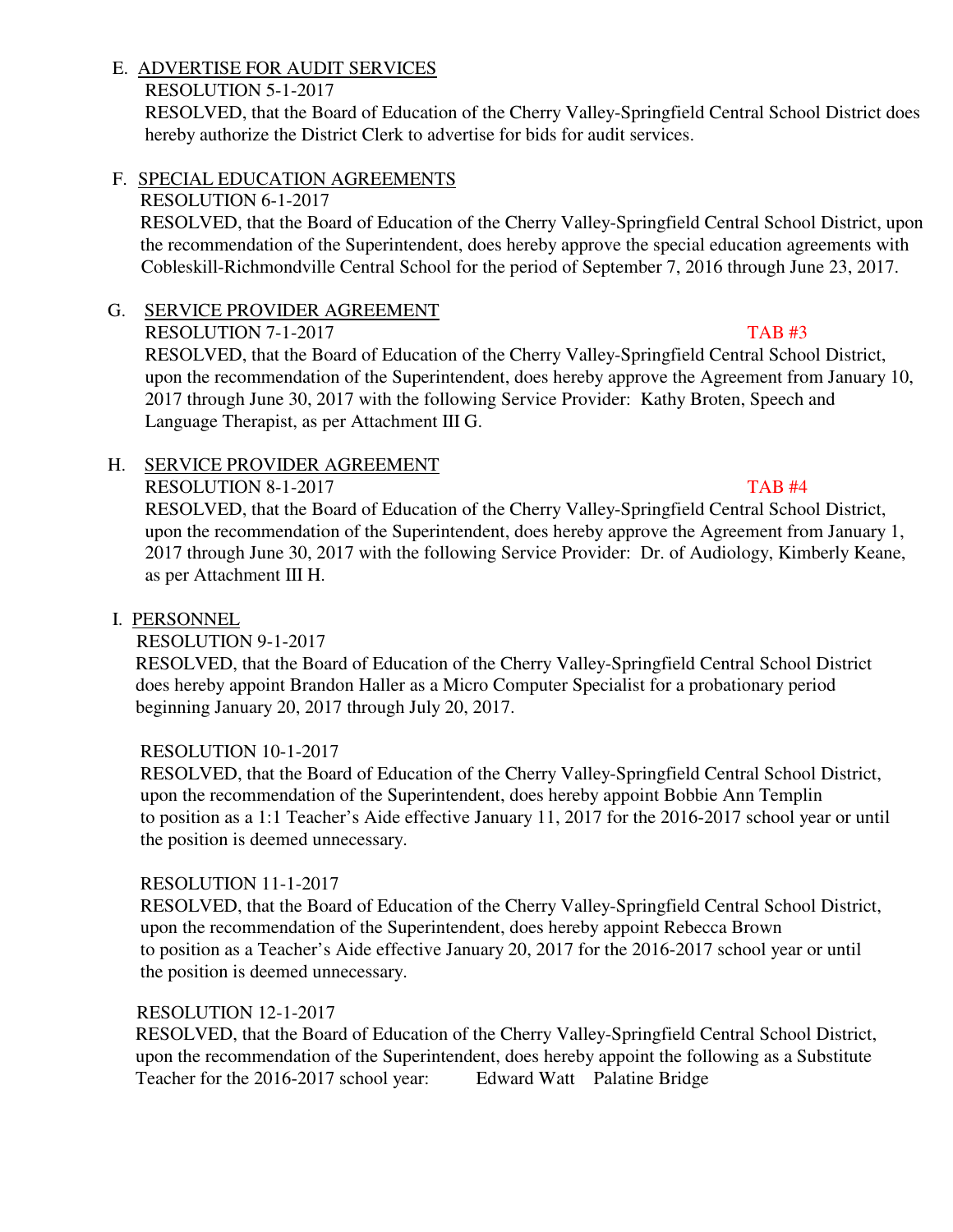#### RESOLUTION 13-1-2017

 RESOLVED, that the Board of Education of the Cherry Valley-Springfield Central School District, upon the recommendation of the Superintendent, does hereby approve the following Extra-curricular appointments for the 2016-2017 school year:

> Varsity Track – Jordan Jaquay, Melissa Jaquay and Matthew Flint Varsity Baseball – Tim Dubben Modified Softball – Kate Schilling

#### RESOLUTION 14-1-2017

 RESOLVED, that the Board of Education of the Cherry Valley-Springfield Central School District, upon the recommendation of the Superintendent, does hereby approve the following as a volunteer for the 2016-2017 school year: Lisa Dygert Charboneau Amanda Powers Kelly Mabie Courtney Croasdaile Donald Weller Kirsten Lundy Lee Whelihan

#### RESOLUTION 15-1-2017

 RESOLVED, that the Board of Education of the Cherry Valley-Springfield Central School District, upon the recommendation of the Superintendent does hereby appoint the following as a Student Peer Tutor and Substitute Student Peer Tutor for the After School Program for the 2016-2017 school year: Sarah Russo

## IV. NEW BUSINESS

RESOLUTION 16-1-2017 BOND RESOLUTION DATED JANUARY 19, 2017 A RESOLUTION AUTHORIZING THE ACQUISITION OF ONE (1) SCHOOL BUS, AUTHORIZING THE ISSUANCE OF SERIAL BONDS IN AN AGGREGATE PRINCIPAL AMOUNT NOT TO EXCEED \$53,000 OF THE CHERRY VALLEY-SPRINGFIELD CENTRAL SCHOOL DISTRICT, OTSEGO COUNTY, NEW YORK, PURSUANT TO THE LOCAL FINANCE LAW TO FINANCE SAID PURPOSE AND DELEGATING THE POWER TO ISSUE BOND ANTICIPATION NOTES IN ANTICIPATION OF THE SALE OF SUCH BONDS TO THE PRESIDENT OF THE BOARD OF EDUCATION.

 BE IT RESOLVED, by the Board of Education of the Cherry Valley-Springfield Central School District, Otsego County, New York (the "School District") (by the favorable vote of not less than two-thirds of all trustees of the Board) as follows:

SECTION 1. The specific purpose (hereinafter referred to as "purpose") to be financed pursuant to this resolution is the acquisition of one (1) school bus. The maximum cost of said purpose will not exceed \$53,000.

SECTION 2. The Board of Education plans to finance the School District's maximum estimated cost of said purpose by the issuance of a serial bond or bonds in an amount not to exceed \$53,000 of the School District. The serial bond or bonds are hereby authorized to be issued therefor pursuant to the Local Finance Law, and to provide for the payment of the principal of and interest on such bonds, the levying of a tax on the real property of the School District, to be paid in annual installments as approved by the qualified voters of the School District voting at the Special Meeting of the School District held this past December 15, 2016.

SECTION 3. It is hereby determined that said purpose is an object or purpose described in subdivision 29 of paragraph (a) of Section 11.00 of the Local Finance Law, and that the period of probable usefulness of said purpose is five (5) years.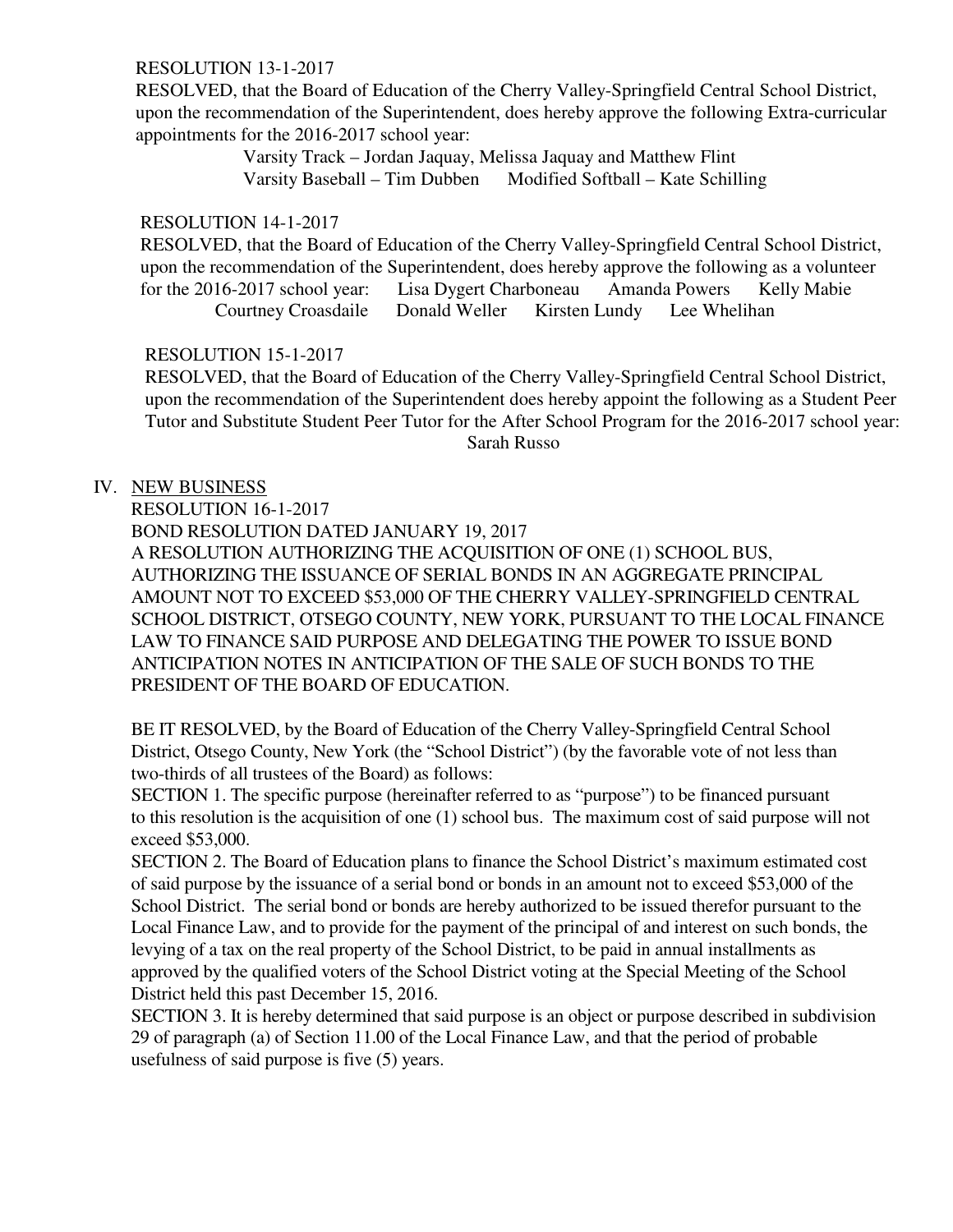SECTION 4. The faith and credit of said School District are hereby irrevocably pledged for the payment of the principal of and interest on such bond as the same respectively become due and payable. An annual appropriation shall be made in each year sufficient to pay the principal of and interest on such bond becoming due and payable in such year. There shall annually be levied on all the taxable real property of said School District, a tax sufficient to pay the principal of and interest on such bond as the same become due and payable.

SECTION 5. Subject to the provisions of this resolution and of the Local Finance Law, pursuant to the provisions of Section 30.00 relative to the authorization of the issuance of bond anticipation notes or the renewals of said notes and of Section 21.00, Section 50.00, Sections 56.00 to 60.00, Section 62.00, Section 63.00 and Section 164.00 of the Local Finance Law, the powers and duties of the Board of Education pertaining or incidental to the sale and issuance of the obligations herein authorized, including but not limited to authorizing bond anticipation notes and prescribing the terms, form and contents and as to the sale and issuance of the bond herein authorized and of any bond anticipation notes issued in anticipation of said bond, and the renewals of said notes, are hereby delegated to the President of the Board of Education, the chief fiscal officers of the School District.

SECTION 6. The President of the Board of Education is further authorized to take such actions and execute such documents as may be necessary to ensure the continued status of the interest on the bond authorized by this resolution, and any notes issued in anticipation thereof, as excludable from gross income for federal income tax purposes pursuant to Section 103 of the Internal Revenue Code of 1986, as amended (the "Code") and to designate the bond authorized by this resolution, and any notes issued in anticipation thereof as a "qualified tax-exempt bond" in accordance with Section  $265(b)(3)(B)(i)$  of the Code.

SECTION 7. The President of the Board of Education is further authorized to enter into a continuing disclosure agreement with the initial purchaser of the bond or notes authorized by this resolution, containing provisions which are satisfactory to such purchaser in compliance with the provisions of Rule 15c2-12, promulgated by the Securities and Exchange Commission pursuant to the Securities Exchange Act of 1934.

SECTION 8. The School District hereby determines that the acquisition of one (1) school bus is a Type II action that will not have a significant effect on the environment, and, therefore, no other determination or procedure under the State Environmental Quality Review Act ("SEQR") is required. SECTION 9. The expected source of funds to be used initially to pay for the expenditures authorized by Section 1 of this resolution shall be from the School District's General Fund. The School District then reasonably expects to reimburse any such expenditure with the proceeds of the bonds or bond anticipation notes authorized by Section 2 of this resolution. This resolution shall constitute the declaration of the School District's "official intent" to reimburse the expenditures authorized by Section 1 hereof with the proceeds of the bonds and notes authorized herein, as required by United States Treasury Regulation Section 1.150-2.

SECTION 10. The validity of said serial bonds or of any bond anticipation notes issued in anticipation of the sale of said serial bonds may be contested only if:

(1) (a) Such obligations are authorized for an object or purpose for which said School District is not authorized to expend money, or

 (b) The provisions of law which should be complied with at the date of publication of this resolution are not substantially complied with, and an action, suit or proceeding contesting such validity is commenced within twenty days after the date of such publication; or

(2) Said obligations are authorized in violation of the provisions of the Constitution of the State of New York.